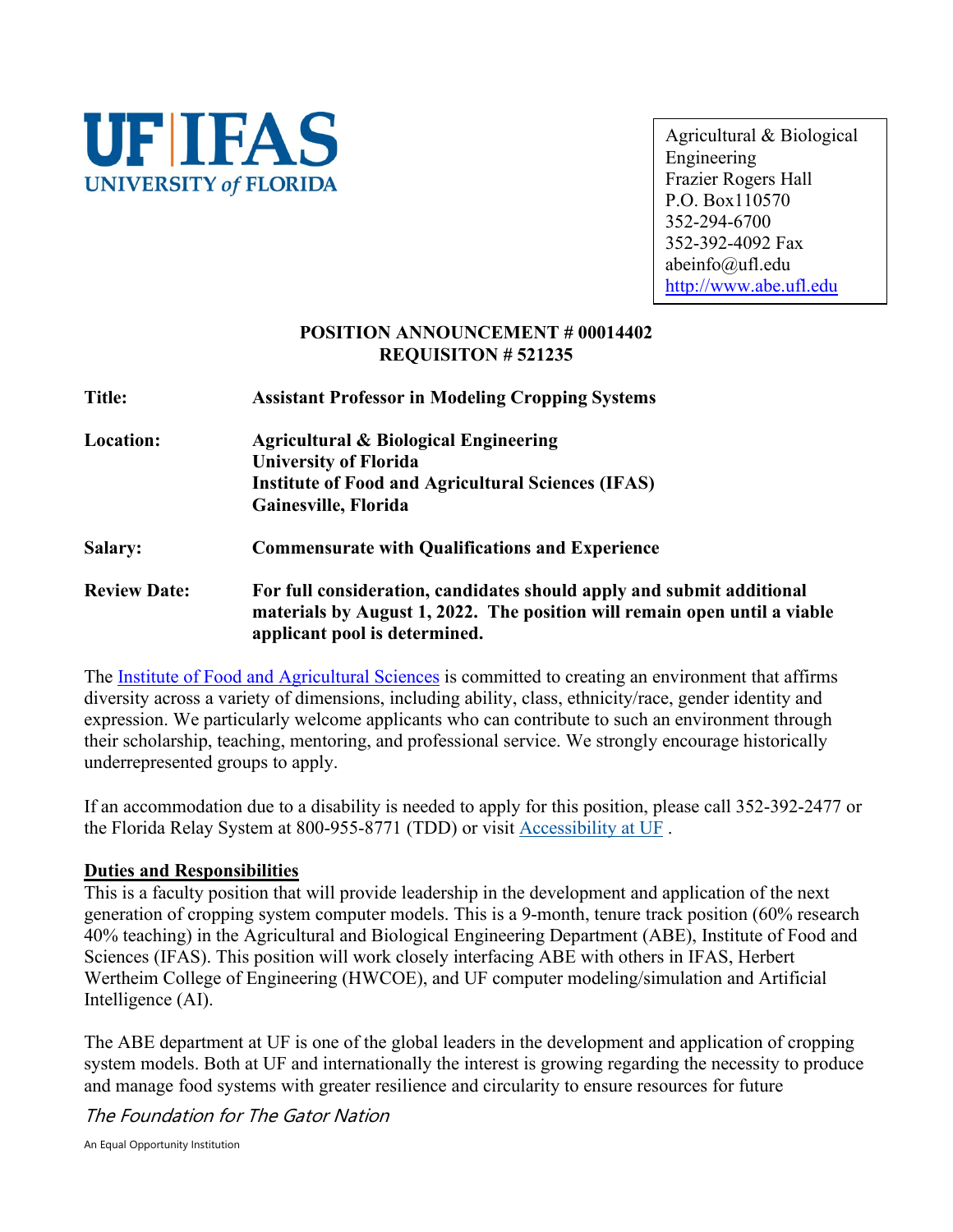generations. This position will contribute to this research and educational need locally, nationally, and globally. The successful candidate is expected to establish an applied research program that develops and advances current cropping system models for integration in a range of applications including but not limited to genetics, climate change and variability, food systems, value chains, ecosystem services, life cycle analyses and circular systems. The successful candidate will collaborate with others focused on these topics with emphasis on using a systems approach that integrates expertise among multiple disciplines and specialties within IFAS and UF and the broader international crop modeling community.

The teaching portion of this position will include development of a successful undergraduate and graduate education program that will introduce students to cutting-edge theories and applications in computer modeling and engineering of food and circular systems, and related analytical techniques toward measuring and assessing agricultural and environmental impacts and their co-dependency. The 40% FTE commitment will typically be fulfilled by teaching one undergraduate and one graduate course per year as assigned by the department chair; co-teaching courses (or perhaps sections of courses) related to sustainability, food systems, and cross-cutting topics; and serving as main advisor of graduate students maintained by the candidate's research program. The candidate will also be expected to contribute to the Biological Systems Certificate that is offered in ABE.

The successful candidate is expected to build a nationally and internationally recognized research program supported by a strong graduate research group and extramural funding from state and federal agencies. The candidate is expected to develop and promote his/her research activity through leadership in professional societies, supported by a sustained publication activity in top scientific journals. The candidate will collaborate with other faculty and research partners, creating synergy both inside and outside of the University of Florida academic community. The candidate will participate in all activities of departmental academic life such as research groups, mentorship of undergraduate and graduate students, academic service and committee activities; and the candidate will work closely with other faculty in IFAS, the Herbert Wertheim College of Engineering, UF Research Computing, UF Institutes (Informatics, Water, Florida Climate, Food Systems) and the new UF - NVDIA flagship collaboration in AI.

The ABE department contributes to several department, college, and university efforts related to computer modeling, sensors, control systems, and AI through coursework, certificates, and interdisciplinary M.S. degrees. The successful candidate will participate, integrate, and provide leadership in these efforts to increase topic diversity with context-specific applications for biological systems, ensure that the curriculum is relevant and innovative, and expand curriculum options for undergraduate students.

Because of the IFAS land-grant mission, all faculty are expected to be supportive of and engaged in all three mission areas—Research, Teaching and Extension—regardless of the assignment split specified in the position description. The position is expected to provide appropriate levels of service to the department, college, university and/or discipline. Specific expectations are described in department, college and university policy statements regarding evaluation and promotion.

## **Qualifications**

Required

# The Foundation for The Gator Nation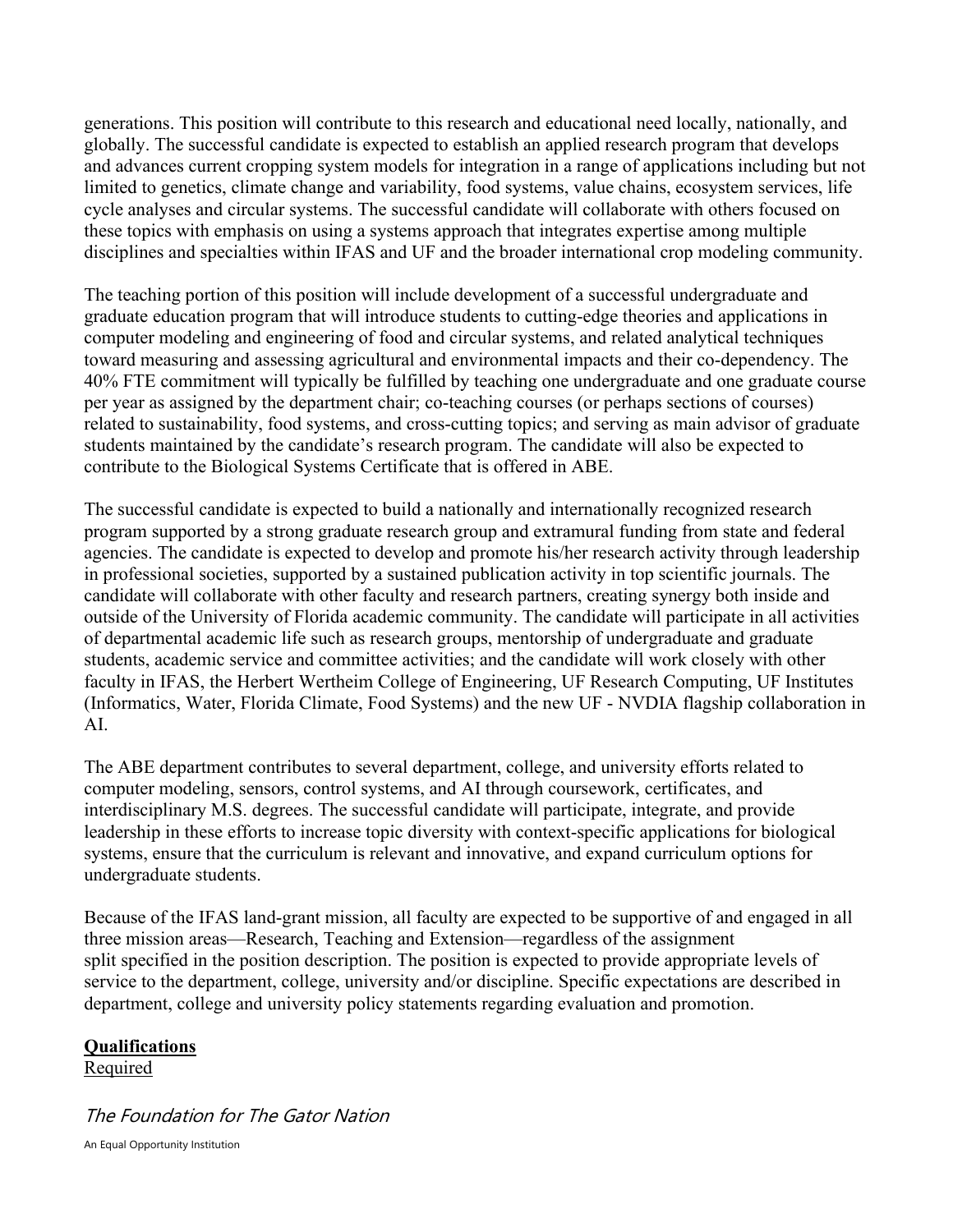Ph.D. (doctorate) or foreign equivalent is acceptable in agricultural and biological engineering, electrical engineering, chemical engineering, or a closely related field.

Understanding and career interest related to computer modeling, with experience with cropping systems modeling and broader agricultural and biological systems engineering applications.

Candidates are expected to possess strong ability in verbal and written communication skills.

Candidates are expected to have demonstrated experience through research and refereed publication track-record in the area of the development and application of cropping system models.

Candidates are expected to possess strong programming skills for the development and advancement of dynamic computer models.

Candidates are expected to show potential and interest in teaching undergraduate and graduate courses in the Agricultural and Biological Engineering department.

Candidates must be supportive of the mission of the Land-Grant system. Candidates must also have a commitment to IFAS core values of excellence, diversity, global involvement, accountability and a deep commitment to ethical dignity.

### Preferred

Candidates with engineering degrees are preferred.

Demonstrated experience with grants and funding, interdisciplinary collaborations, and leading research projects.

Previous teaching experience related to crop systems modeling, AI and programming and analysis at the undergraduate and/or graduate level.

Postdoctoral and other professional experience, including academic, government R&D, and industry experience, are positive attributes.

Evidence of effectively working in trans-disciplinary groups or consortia between academia and outside stakeholders.

Involvement in professional societies or other entities related to the discipline.

Mentorship experience with undergraduate or graduate students.

## **Background Information:**

The Agricultural and Biological Engineering Department is a unit in the Institute of Food and Agricultural Sciences (IFAS) at the University of Florida and has diverse teaching, research and extension education programs. The Department is comprised of 35 faculty members located on the Gainesville campus, 5 faculty located across the state at research and education centers, and 20 support personnel (see website [http://abe.ufl.edu\)](http://abe.ufl.edu/), and consistently ranks in the top 10 Agricultural and

The Foundation for The Gator Nation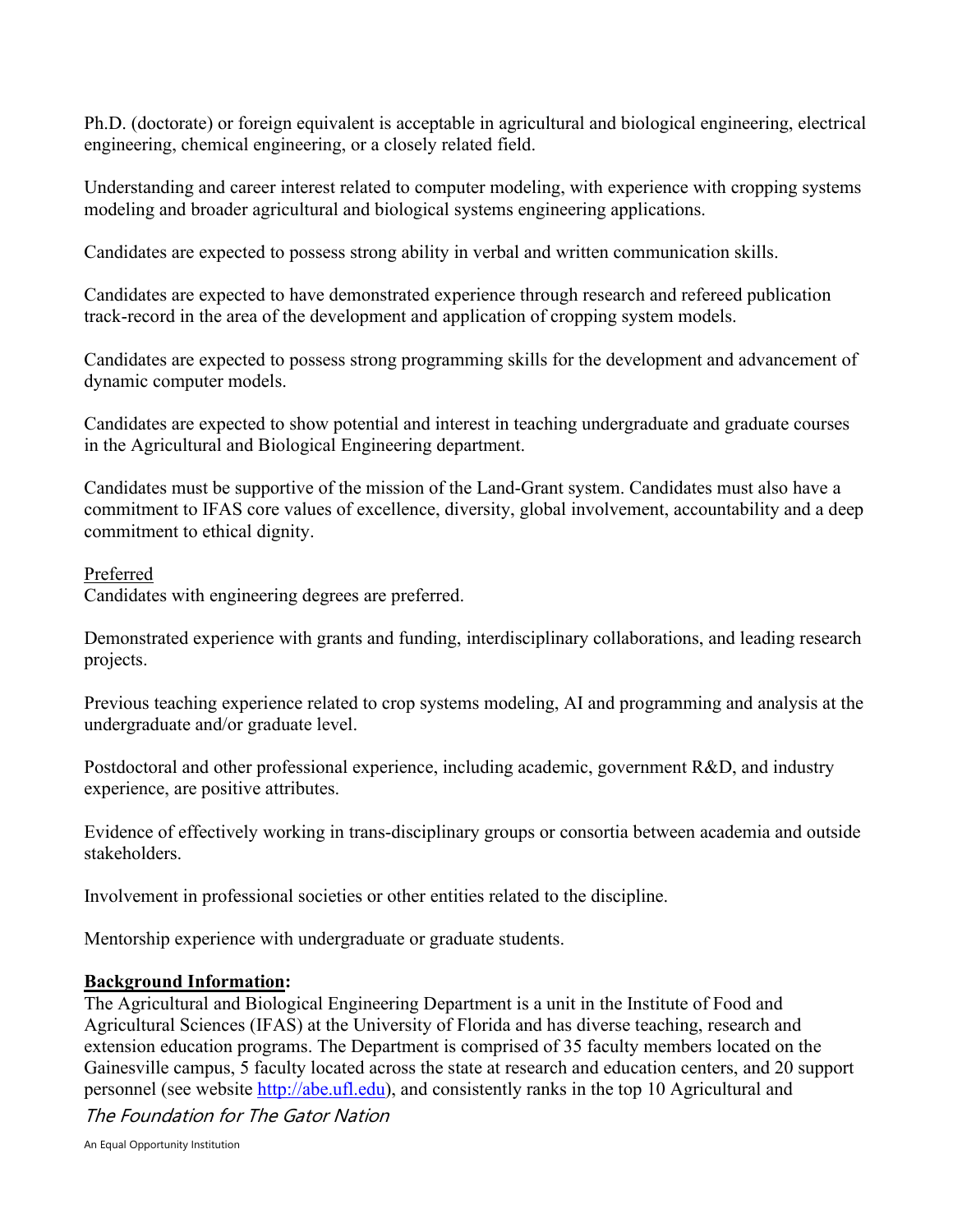Biological Engineering programs nationwide. Instilling excellence in research, leadership, innovation, and entrepreneurship are ABE's highest priorities. At ABE, the candidate will join a dynamic, crossdisciplinary group of researchers, and will enjoy broad opportunities for collaborations with existing teams, including those studying biofilm systems and biosensors, biofuels, coupled natural and human ecosystems, nanotechnology and nanomaterials, climate variability and change, crop modeling, hydrology and water quality.

The University of Florida [\(http://www.ufl.edu\)](http://www.ufl.edu/) is a Land-Grant, Sea-Grant, and Space-Grant institution, encompassing virtually all academic and professional disciplines, with an enrollment of more than 56,000 students. UF is a member of The Association of American Universities. The Institute of Food and Agricultural Sciences [\(http://ifas.ufl.edu\)](http://ifas.ufl.edu/) includes the College of Agricultural and Life Sciences [\(http://cals.ufl.edu\)](http://cals.ufl.edu/), the Florida Agricultural Experiment Station [\(http://research.ifas.ufl.edu\)](http://research.ifas.ufl.edu/), the Florida Cooperative Extension Service [\(http://extension.ifas.ufl.edu\)](http://extension.ifas.ufl.edu/), the College of Veterinary Medicine [\(http://www.vetmed.ufl.edu\)](http://www.vetmed.ufl.edu/), the Florida Sea Grant program [\(http://www.flseagrant.org/](http://www.flseagrant.org/)), and encompasses 16 on-campus academic departments and schools, 12 Research and Educational Centers (REC) located throughout the state, 6 Research sites/demonstration units administered by RECs or academic departments, and Florida Cooperative Extension Service offices in all 67 counties (counties operate and maintain). The School of Natural Resources and Environment is an interdisciplinary unit housed in IFAS and managed by several colleges on campus. UF/IFAS employs nearly 4,500 people, which includes approximately 990 salaried faculty and 1,400 permanent support personnel located in Gainesville and throughout the state. IFAS, one of the nation's largest agricultural and natural resources research and education organizations, is administered by a Vice President and four deans: the Dean of the College of Agricultural and Life Sciences, the Dean for Extension and Director of the Florida Cooperative Extension Service, the Dean for Research and Director of the Florida Agricultural Experiment Station, and the Dean for the College of Veterinary Medicine. UF/IFAS also engages in cooperative work with Florida A&M University in Tallahassee.

#### **Employment Conditions**

This position is available **Fall 2022** and will be filled as soon thereafter as an acceptable applicant is available. Compensation is commensurate with the education, experience, and qualifications of the selected applicant.

#### **Nominations**

Nominations are welcome. Nominations need to include the complete name and address of the nominee. This information should be sent to:

Please refer to Requisition # 521235 Dr. Gerrit Hoogenboom Chair, Search and Screen Committee University of Florida Agricultural & Biological Engineering P.O. Box 110570 Gainesville, FL 32611

The Foundation for The Gator Nation Telephone: 352-294-1036 Electronic Mail: gerrit@ufl.edu